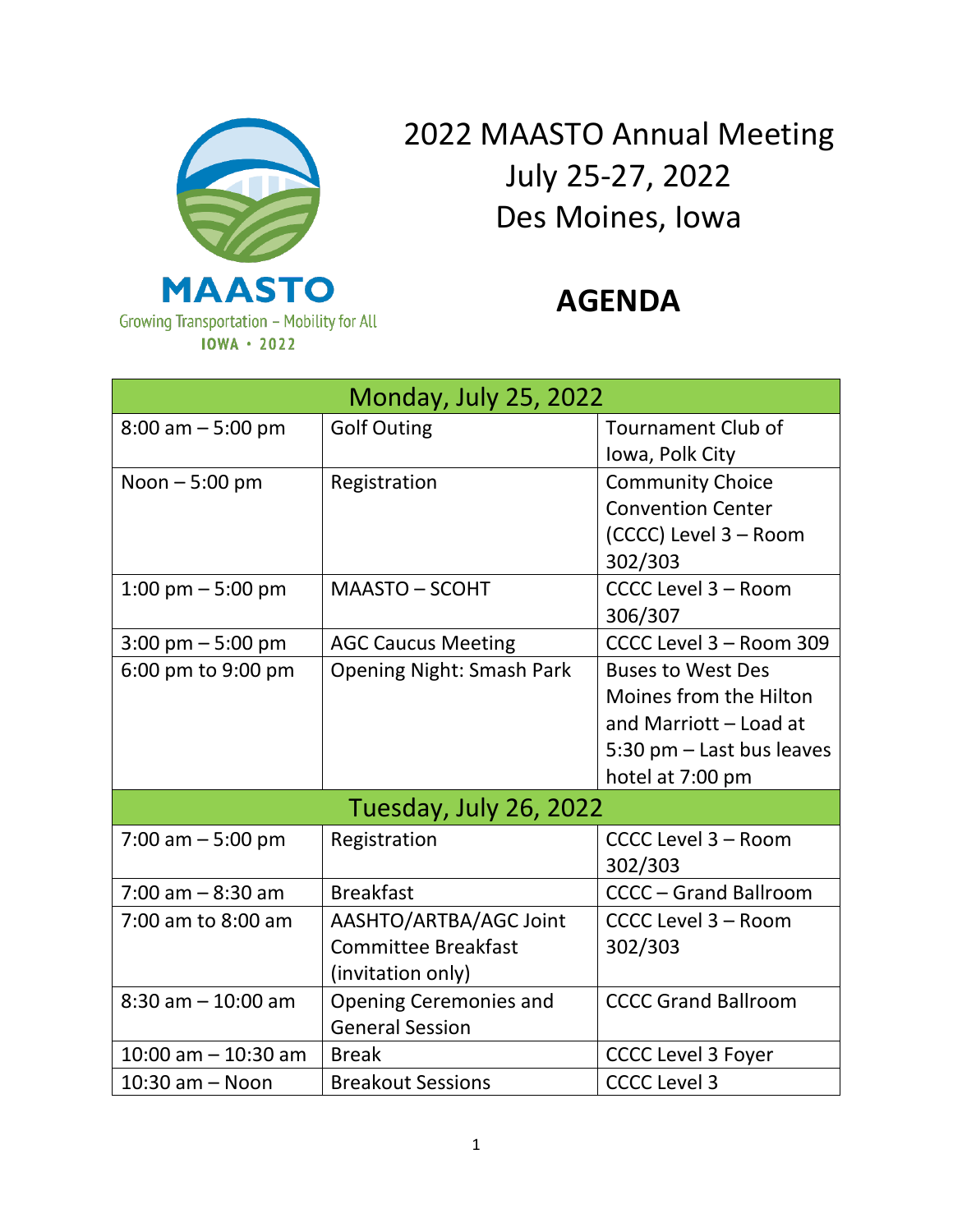| Noon $-1:00$ pm                     | Lunch                             | <b>CCCC Grand Ballroom</b>   |
|-------------------------------------|-----------------------------------|------------------------------|
| 1:00 pm $-$ 2:30 pm                 | <b>Breakout Sessions</b>          | <b>CCCC Level 3</b>          |
| $2:30 \text{ pm} - 3:00 \text{ pm}$ | <b>Break</b>                      | <b>CCCC Level 3 Foyer</b>    |
| $3:00 \text{ pm} - 4:30 \text{ pm}$ | <b>Breakout Sessions</b>          | <b>CCCC Level 3</b>          |
| 5:00 pm $-$ 6:00 pm                 | <b>Vendor Reception</b>           | <b>CCCC Level 3 Foyer</b>    |
| 6:30 pm $-$ 11:00 pm                | Sponsored Individual              |                              |
|                                     | <b>Hospitality Suites</b>         |                              |
|                                     | Wednesday, July 27, 2022          |                              |
| 7:00 am $-5:00$ pm                  | Registration                      | CCCC Level 3 - Room          |
|                                     |                                   | 302/303                      |
| $7:00$ am $-8:30$ am                | <b>Breakfast</b>                  | <b>CCCC - Grand Ballroom</b> |
| $7:00$ am $-8:30$ am                | <b>ARTBA Engineering Issues</b>   | CCCC Level 3 - Room 310      |
|                                     | Breakfast (invitation only)       |                              |
| $8:30$ am $-10:00$ am               | <b>FHWA Division</b>              | CCCC Level 3 - Room 309      |
|                                     | <b>Administrators Meeting</b>     |                              |
| $8:30$ am $-10:00$ am               | <b>Chief Engineers Meeting</b>    | CCCC Level 3 - Room 308      |
| $8:30$ am $-10:00$ am               | <b>Breakout Sessions</b>          | <b>CCCC Level 3</b>          |
| $9:00$ am $-$ Noon                  | <b>MAASTO Board of Directors</b>  | CCCC Level 3 - Room 304      |
| $10:00$ am $- 10:30$ am             | <b>Break</b>                      | <b>CCCC Level 3 Foyer</b>    |
| 10:30 am - Noon                     | <b>Breakout Sessions</b>          | <b>CCCC Level 3</b>          |
| Noon $-1:00$ pm                     | Lunch                             | <b>CCCC Grand Ballroom</b>   |
| 1:00 pm $-$ 2:30 pm                 | <b>Closing General</b>            | <b>CCCC Grand Ballroom</b>   |
|                                     | Session/Awards Reception          |                              |
| $2:30 \text{ pm} - 3:00 \text{ pm}$ | <b>Break</b>                      | <b>CCCC Level 3 Foyer</b>    |
| $3:00$ pm $-4:30$ pm                | <b>Breakout Sessions</b>          | <b>CCCC Level 3</b>          |
| $3:00 \text{ pm} - 4:30 \text{ pm}$ | <b>FHWA Division</b>              | CCCC Level 3 Room 304        |
|                                     | <b>Administrators and MAASTO</b>  |                              |
|                                     | <b>Board of Directors Meeting</b> |                              |
| $3:30$ pm $-5:00$ pm                | <b>Exhibitor Teardown</b>         | <b>CCCC Level 3 Foyer</b>    |
| 6:00 pm $- 7:00$ pm                 | Reception                         | <b>CCCC Grand Ballroom</b>   |
| 6:00 pm $-$ 10:00 pm                | <b>Dinner and Entertainment</b>   | <b>CCCC Grand Ballroom</b>   |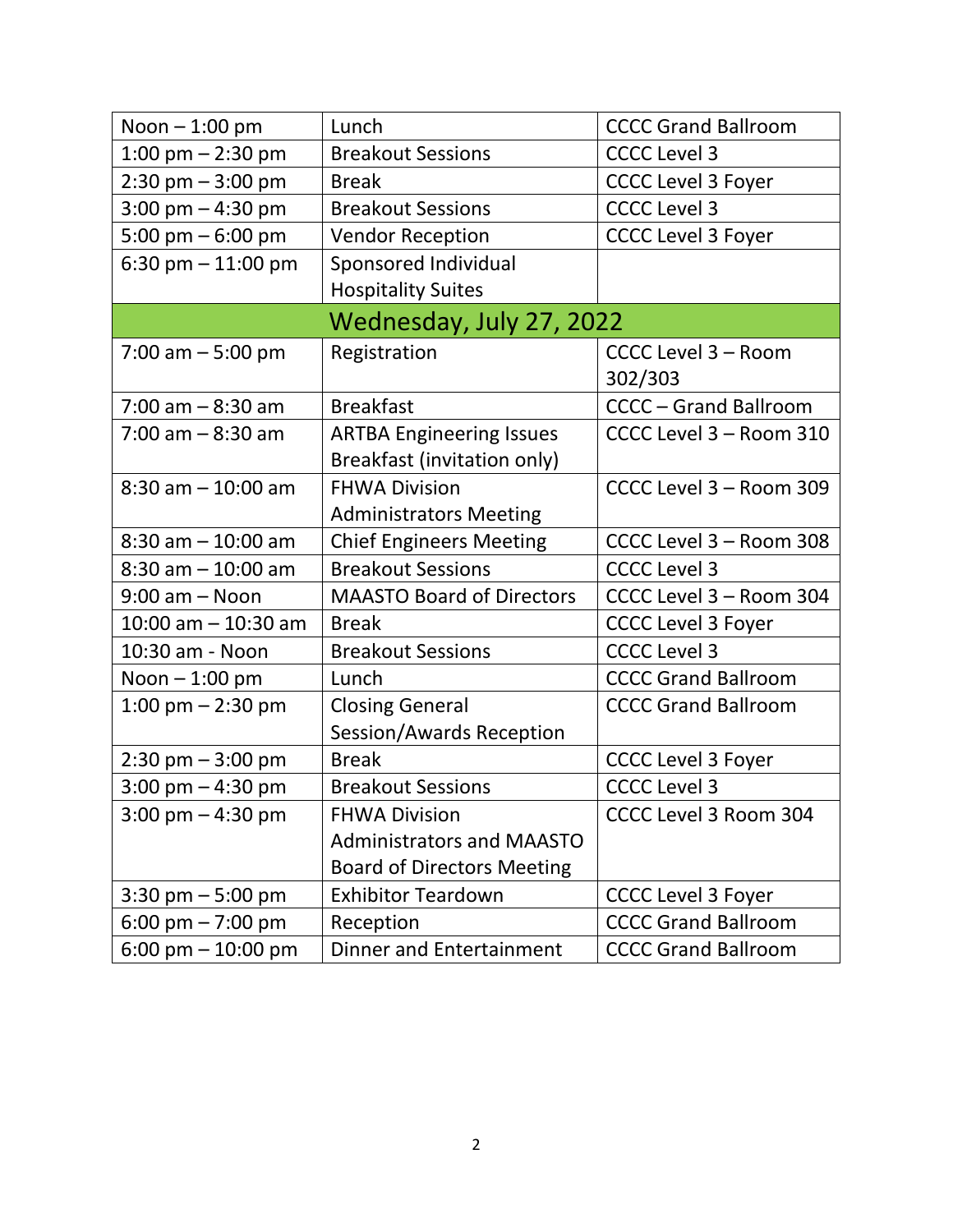## Breakout Sessions

| Tuesday, July 26, 2022 – 10:30 am - Noon                                                                                                                                                                                                                                                                                                                                                                                                                                                     |                                |  |
|----------------------------------------------------------------------------------------------------------------------------------------------------------------------------------------------------------------------------------------------------------------------------------------------------------------------------------------------------------------------------------------------------------------------------------------------------------------------------------------------|--------------------------------|--|
| <b>Federal Funding Panel</b><br><b>Congressionally Directed Spending and Federal</b><br>Discretionary Grants, Strategic Transportation<br><b>Issues Committee</b>                                                                                                                                                                                                                                                                                                                            | CCCC Level 3 - Room<br>305/306 |  |
| <b>Alternative Project Delivery</b><br>Design Build Construction lessons learned/best<br>practices from a field perspective, Bob Ranck,<br>Michigan DOT<br>• Alternative Project Delivery - Small Bridge<br>Bundling, Jessie Philpot, Missouri DOT<br>• Some of Ohio's Successes with Capitalizing on<br>Contractor's Innovations, Jamie Fink, Ohio DOT                                                                                                                                      | CCCC Level 3 - Room<br>312/313 |  |
| Environment<br>Efficient and Effective Ways to Manage Water<br>Through ODOT's Temporary Access Fills During<br>Construction, Adrienne Earley, Ohio DOT<br>• Stream & Wetland Mitigation Forecasting:<br>Developing a Predictive Model for Faster Project<br>Delivery and Cost-Savings, Adrienne Earley, Ohio<br><b>DOT</b><br><b>Evaluate and Develop Post-Construction</b><br>Groundcover that Meets Erosion and Sediment<br>Goals and is Beneficial to Pollinators, Joel Hunt,<br>Ohio DOT | CCCC Level 3 - Room<br>315/316 |  |
| <b>Freight</b><br>MnDOT Twin Ports Interchange and Blatnik<br>Bridge Project Summaries, Duane Hill, Minnesota<br><b>DOT</b><br>Iowa's Shortline Railroads - Changing Demands<br>Equals Innovative Solutions, Amanda Martin,<br>Iowa DOT and TBD, CRANDIC Railroad<br>Taking Action on Truck Parking, Jeremy<br><b>Edgeworth, Kentucky Transportation Cabinet</b>                                                                                                                             | CCCC Level 3 - Room<br>319/320 |  |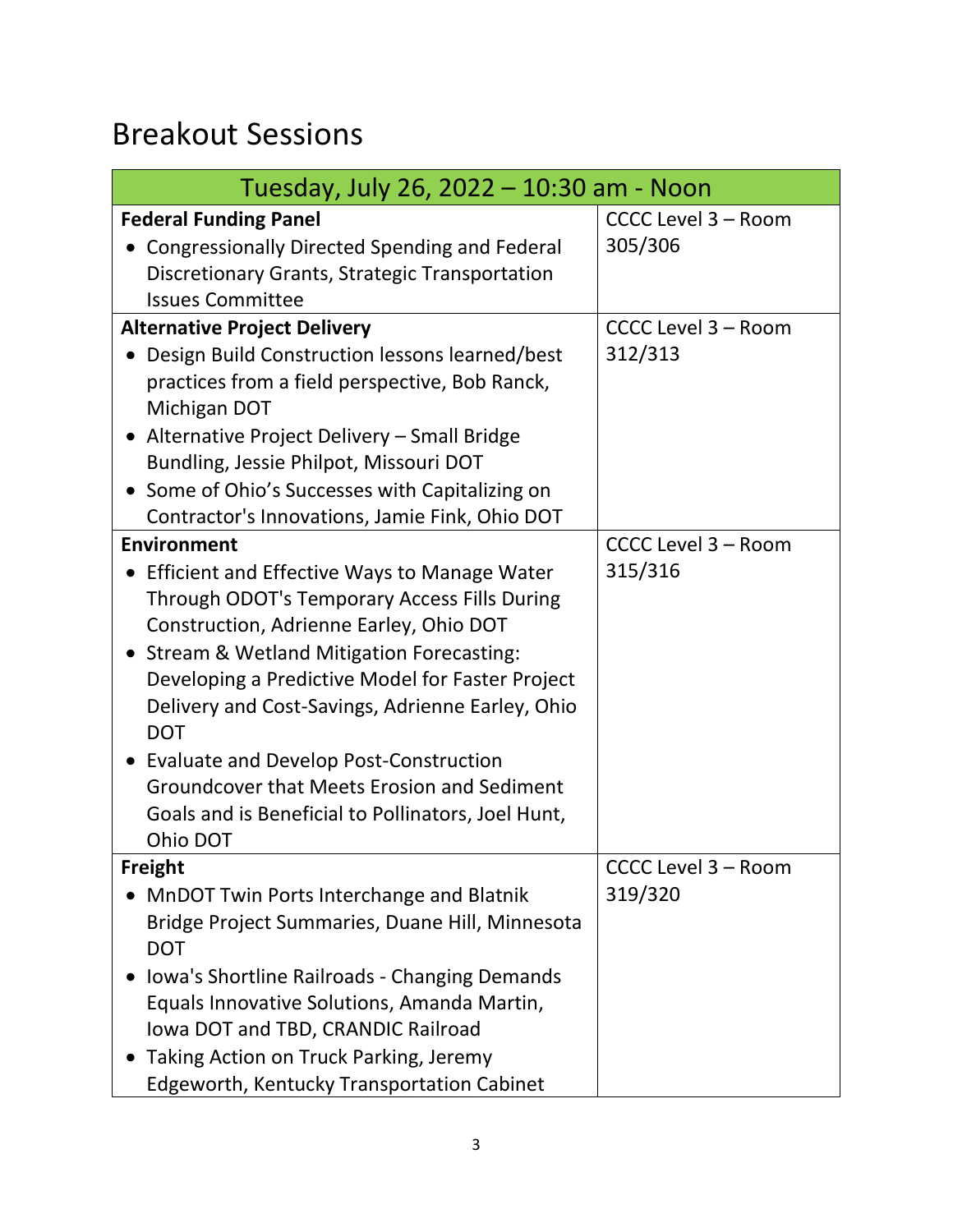| Tuesday, July 26, 2022 - 1:00 pm $-$ 2:30 pm                                                                                                                                                                                                                                                                                              |                                |  |
|-------------------------------------------------------------------------------------------------------------------------------------------------------------------------------------------------------------------------------------------------------------------------------------------------------------------------------------------|--------------------------------|--|
| <b>Equity Panel</b><br>• Methods for Improving Equity in the<br><b>Transportation Decision-making Process, Jeff</b><br>Frantz, Jacobs, Carolyn Nelson, Federal Highway<br>Administration, Charlie Webb, Jacobs, TBD, State<br><b>DOT</b>                                                                                                  | CCCC Level 3 - Room<br>305/306 |  |
| <b>Workforce</b><br>Shawn Havick Memorial Response Program,<br>David Lorenzen, Iowa DOT<br>Increasing Employee Engagement, Liz Harens<br>Minnesota DOT, Linda Hinrichs, Minnesota DOT<br>• Workforce Initiatives with Staying Power,<br>Elizabeth Reed, Missouri DOT and Cheryl Milton<br>Roberts, Missouri DOT                           | CCCC Level 3 - Room<br>312/313 |  |
| <b>Operations-Maintenance</b><br><b>Green Auxiliary Warning Lights Increase Visibility</b><br>and Improve Safety, Jim Gaus, Michigan DOT<br>Maintenance Management System (MMS)<br>Implementation, Michael Middleton, Missouri<br><b>DOT</b><br><b>Optimizing Maintenance Equipment Scheduling</b><br>and Tracking, Chad Folmer, Ohio DOT | CCCC Level 3 - Room<br>315/316 |  |
| Utilities/Right-of-Way<br>Overcoming Right of Way Challenges in the Bus<br>$\bullet$<br>Lane, Patrick McCallister, WSP<br>Increasing Reliability in Project Delivery while<br>saving Millions!, Kenneth Franklin, Parsons and<br>Dr. Roy Sturgill, Iowa State University                                                                  | CCCC Level 3 - Room<br>319/320 |  |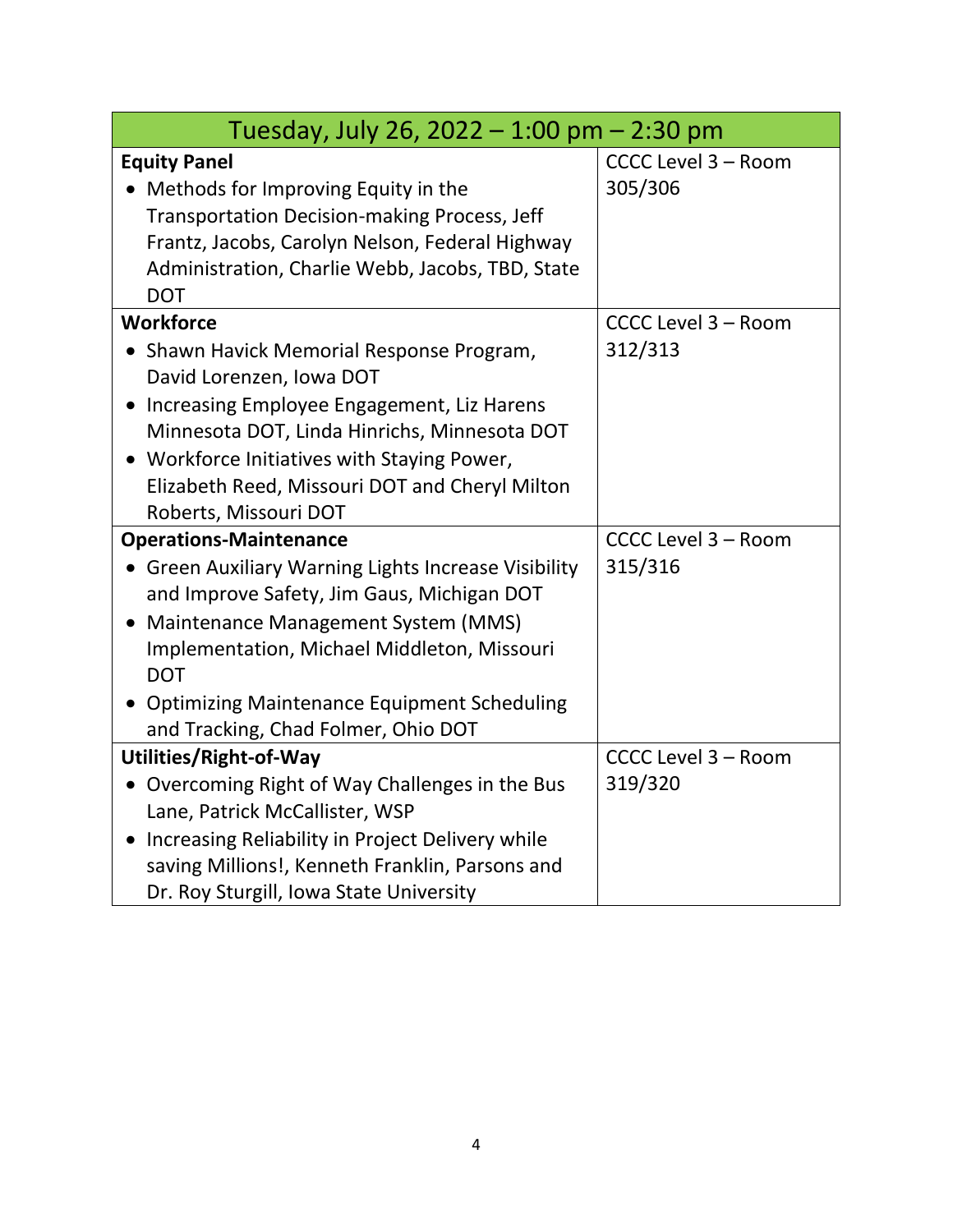| Tuesday, July 26, 2022 - 3:00 pm $-$ 4:30 pm           |                     |  |
|--------------------------------------------------------|---------------------|--|
| <b>Bipartisan Infrastructure Law Coordinator Panel</b> | CCCC Level 3 - Room |  |
| • Secretary Julie Lorenz, Kansas DOT                   | 305/306             |  |
| $\bullet$ TBD                                          |                     |  |
| <b>Major Projects</b>                                  | CCCC Level 3 - Room |  |
| • I-75 Modernization Project - Oakland County,         | 312/313             |  |
| Michigan, Matthew Oumedian, WSP USA and                |                     |  |
| Mark Dubay, Michigan DOT                               |                     |  |
| • The New I-74 Mississippi River Crossing:             |                     |  |
| Signature Interstate and Intercommunity                |                     |  |
| Connection, Curtis Carter, Iowa DOT and George         |                     |  |
| Ryan, Wood PLC                                         |                     |  |
| • Urban Loop (Rider Corner) Corridor and Flyover       |                     |  |
| Bridge - Iowa DOT, Stan Stallsmith, HR Green and       |                     |  |
| Sean Connor, HR Green                                  |                     |  |
| <b>Resilience</b>                                      | CCCC Level 3 - Room |  |
| Enhanced Infrastructure Management for                 | 315/316             |  |
| Transportation System Resiliency - Modern              |                     |  |
| Bridge Inspection Techniques using Lifecycle           |                     |  |
| Data, Marc Parker, Collins Engineers and Jenelle       |                     |  |
| Hill, Collins Engineers                                |                     |  |
| • Transportation Resilience Planning, Victor Rivas,    |                     |  |
| Jacobs                                                 |                     |  |
| <b>Homeless Occupancy of Highway Right-of-Way</b>      | CCCC Level 3 - Room |  |
| Panel                                                  | 319/320             |  |
| • Carrie Cox, Wisconsin DOT                            |                     |  |
| $\bullet$ TBD                                          |                     |  |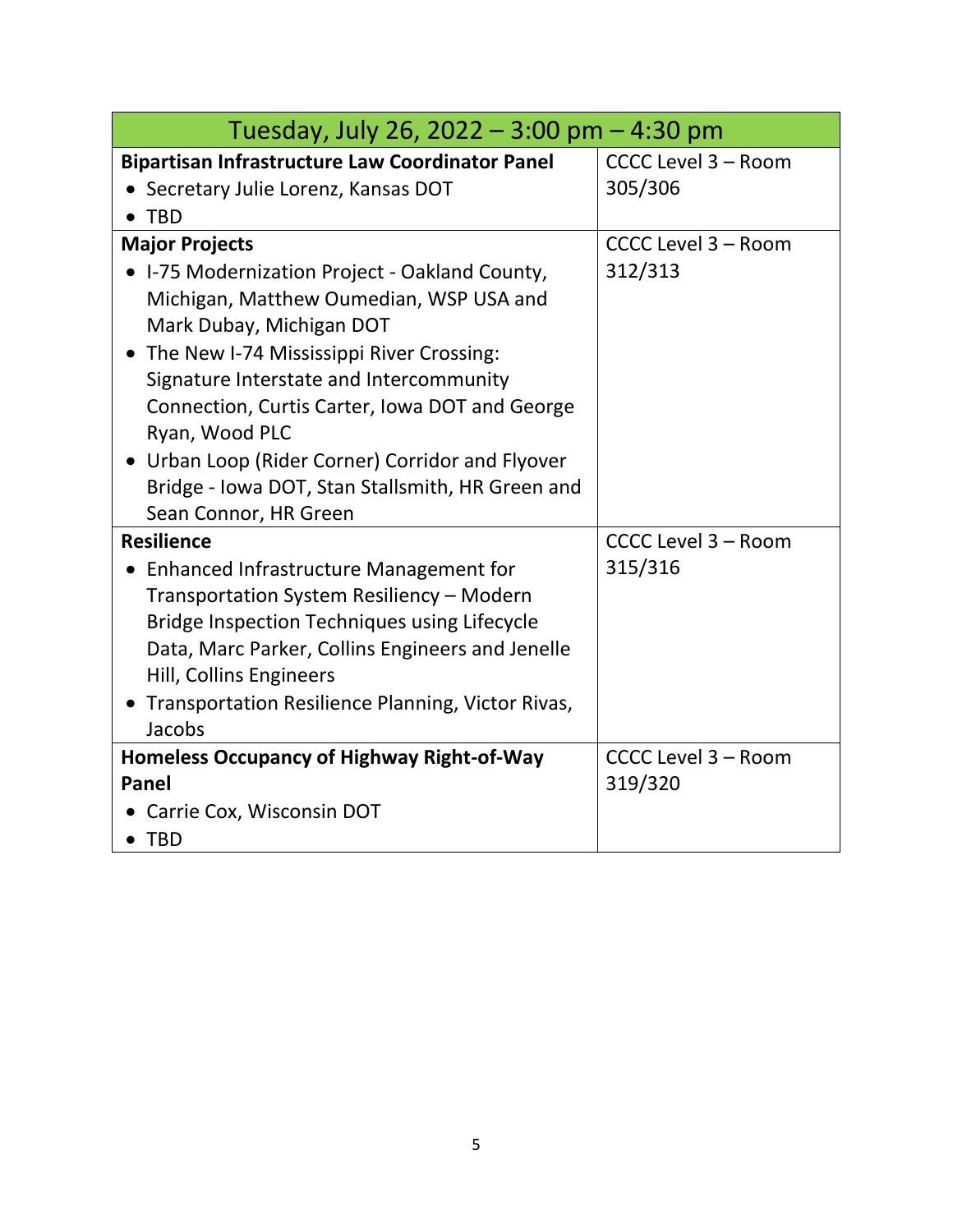| Wednesday, July 27, 2022 - 8:30 am - 10:00 am                                                                                                                                                                                                                                       |                                |  |
|-------------------------------------------------------------------------------------------------------------------------------------------------------------------------------------------------------------------------------------------------------------------------------------|--------------------------------|--|
| Diversity/Equity/Inclusion<br>Elevating Health & Equity in Transportation<br>Projects, Nissa Tupper, Minnesota DOT<br>Transportation Equity, Rebecca Brietzke, Missouri<br><b>DOT</b>                                                                                               | CCCC Level 3 - Room<br>305/306 |  |
| <b>Technology</b><br><b>MDOT's CAV Strategic Plan: Transformation, Scott</b><br>Shogan, WSP<br>• Autonomous TMA, Jimmy Shannon, Missouri DOT<br>Senses of the Badger, Dr. David Noyce, University<br>of Wisconsin                                                                   | CCCC Level 3 - Room<br>312/313 |  |
| <b>Operations</b><br>• Performance and Safety of the US-23 Flex Route,<br>Jason Firman, Michigan DOT<br>• Evaluation of Dynamic Speed Feedback Signs on<br>Freeway Interchange Ramps, Dean Kanitz,<br>Michigan DOT<br>• Ohio SmartLanes getting smarter, Scott<br>LeBlanc, Ohio DOT | CCCC Level 3 - Room<br>315/316 |  |
| <b>Funding</b><br>• Update to Transportation Governance: A 50-State<br>Review of State Legislatures and Departments of<br>Transportation, Susan Howard, AASHTO, and<br>Jaime Rall, J.R. Rall Consulting<br><b>TBD</b>                                                               | CCCC Level 3 - Room<br>319/320 |  |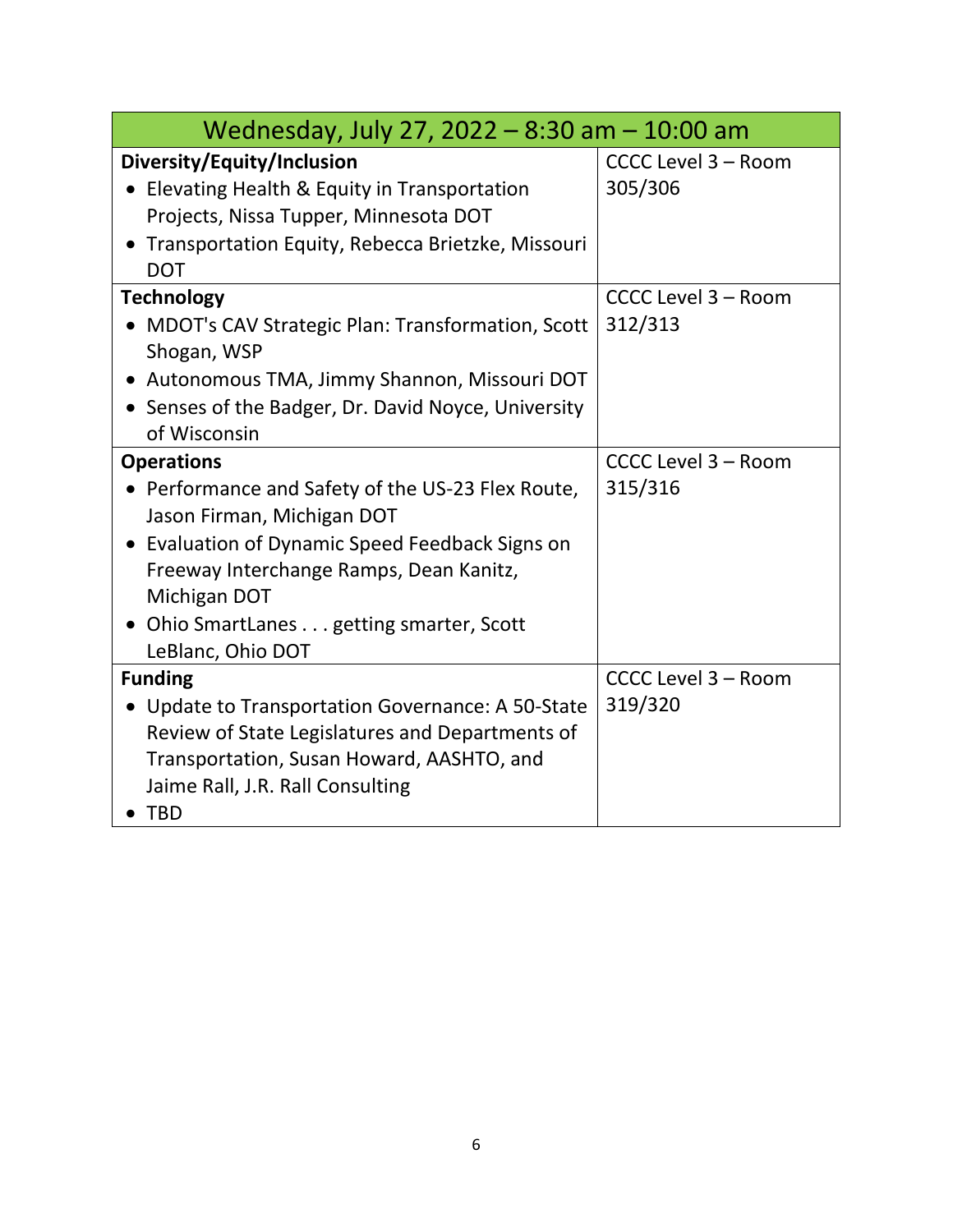| Wednesday, July 27, 2022 - 10:30 am - Noon                                                                                                                                                                                                                                                                                                                                                   |                                |  |
|----------------------------------------------------------------------------------------------------------------------------------------------------------------------------------------------------------------------------------------------------------------------------------------------------------------------------------------------------------------------------------------------|--------------------------------|--|
| <b>Rightsizing</b><br>• Iowa DOT's plan for rightsized and resilient<br>investments, Garrett Pedersen, Iowa DOT and<br>Sam Sturtz, Iowa DOT<br>Designing to the Right Size: Intro to Performance-<br>Based Practical Design, Jon Markt, HDR and Amy<br>Rockers, Kansas DOT<br>Rightsizing the US 51 and US 2 Connection -<br>Improving Mobility for All, Jed Peters, Wisconsin<br><b>DOT</b> | CCCC Level 3 - Room<br>305/306 |  |
| <b>Technology Solutions - Data</b><br>Tracking ADA Compliance, Michael Weakley, Ohio<br><b>DOT</b><br>• Advancing Digital Delivery through Automating<br>Inspection Workflows, Alan Setrum, Minnesota<br><b>DOT</b>                                                                                                                                                                          | CCCC Level 3 - Room<br>312/313 |  |
| <b>Bridge Bundling Panel</b><br>Neil Adams, Illinois DOT<br>• Tony Hunley, Stantec<br>• Nicole Moore, Iowa DOT<br>• Louis Feagans, Indiana DOT<br>· Jessie (Benji) Philpot, Missouri DOT                                                                                                                                                                                                     | CCCC Level 3 - Room<br>315/316 |  |
| Diversity/Equity/Inclusion<br>• Embedding EI in Planning and Projects, Terri<br>Slaughter, Brad Sharlow, and Terry Stepanski,<br>Michigan DOT<br>I-235, the Impact on the African-American<br>Community, Michael Kennerly, Iowa DOT                                                                                                                                                          | CCCC Level 3 - Room<br>319/320 |  |